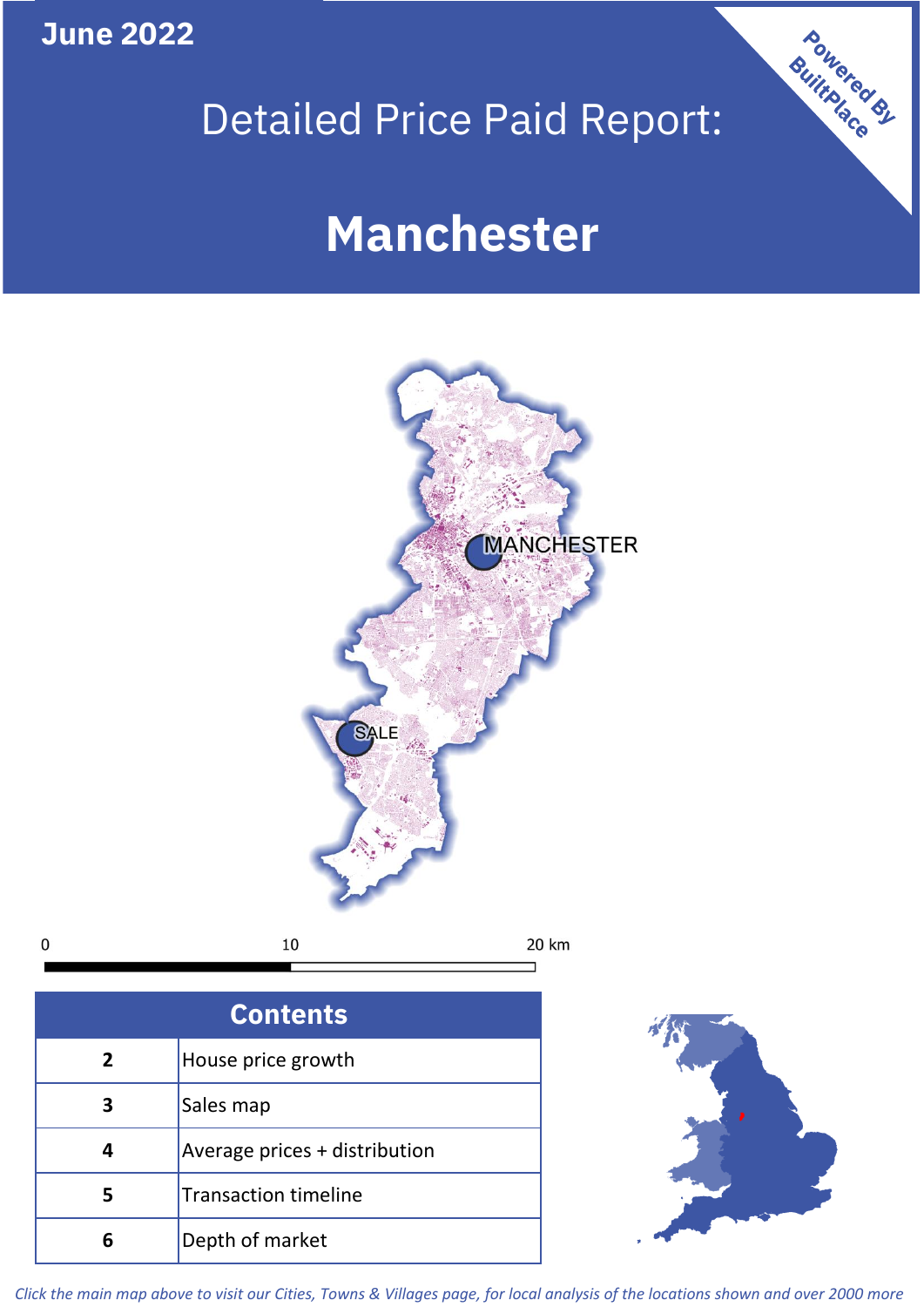### **Headline Data**

|                     | <b>Current level</b> | 3 month  | <b>Annual</b> | 5 year   | 10 year |
|---------------------|----------------------|----------|---------------|----------|---------|
| <b>House prices</b> | £221,485             | 3.7%     | 7.0%          | 36.8%    | 83.3%   |
| <b>Transactions</b> | 5,320                | $-10.7%$ | 3.8%          | $-29.1%$ | 16.5%   |

## **House Price Growth (April 2022 data)**

#### *Annual Change in House Prices*



House prices in Manchester grew by 7.0% in the 12 months to April 2022 (based on 3-month smoothed data). By comparison national house prices grew by 10.7% and prices in the North West grew by 11.0% over the same period.

Manchester house prices are now 58.0% above their previous peak in 2007, compared to +36.0% for the North West and +52.9% across England.



#### *Year-To-Date Change in House Prices, December to April*

Local prices have grown by 4.7% in 2022 so far, compared to growth of 3.2% over the same period last year.

#### *Source: OS OpenData; UK House Price Index (Contains HM Land Registry data © Crown copyright)*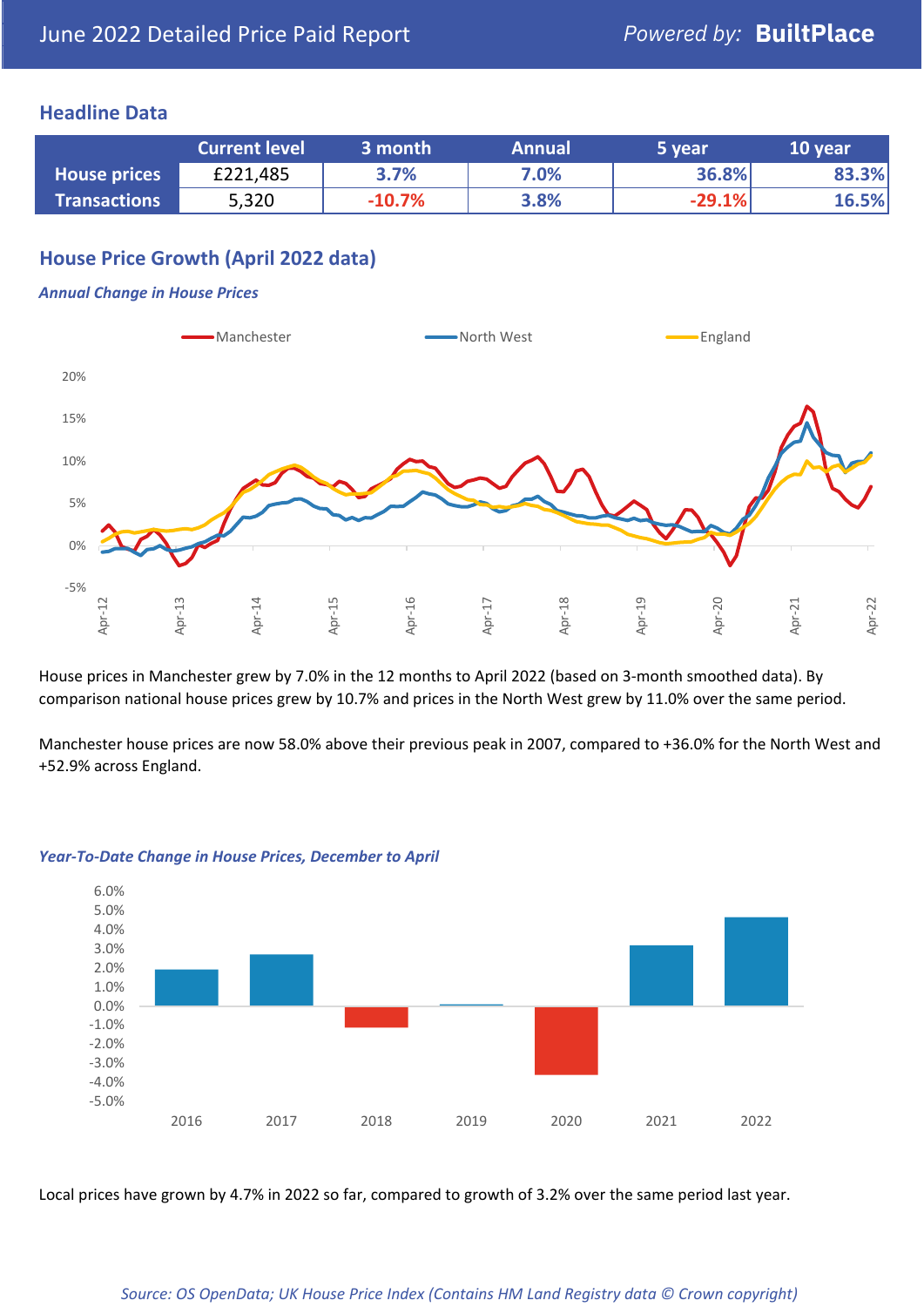# **House Price Map**

*12 months to April 2022*



*Each point is one postcode, coloured by the average value relative to all sales in this local authority (price bands are LA-specific quintiles).*

# **Map Key**

| Min      | <b>Max</b> |                            |
|----------|------------|----------------------------|
| Up to    | £136,000   | 1st quintile / lowest 20%  |
| £136,000 | £177,000   | 2nd quintile               |
| £177,000 | £223,000   | 3rd quintile               |
| £223,000 | £303,000   | 4th quintile               |
| £303,000 | and over   | 5th quintile / highest 20% |

*Source: OS OpenData; UK House Price Index (Contains HM Land Registry data © Crown copyright)*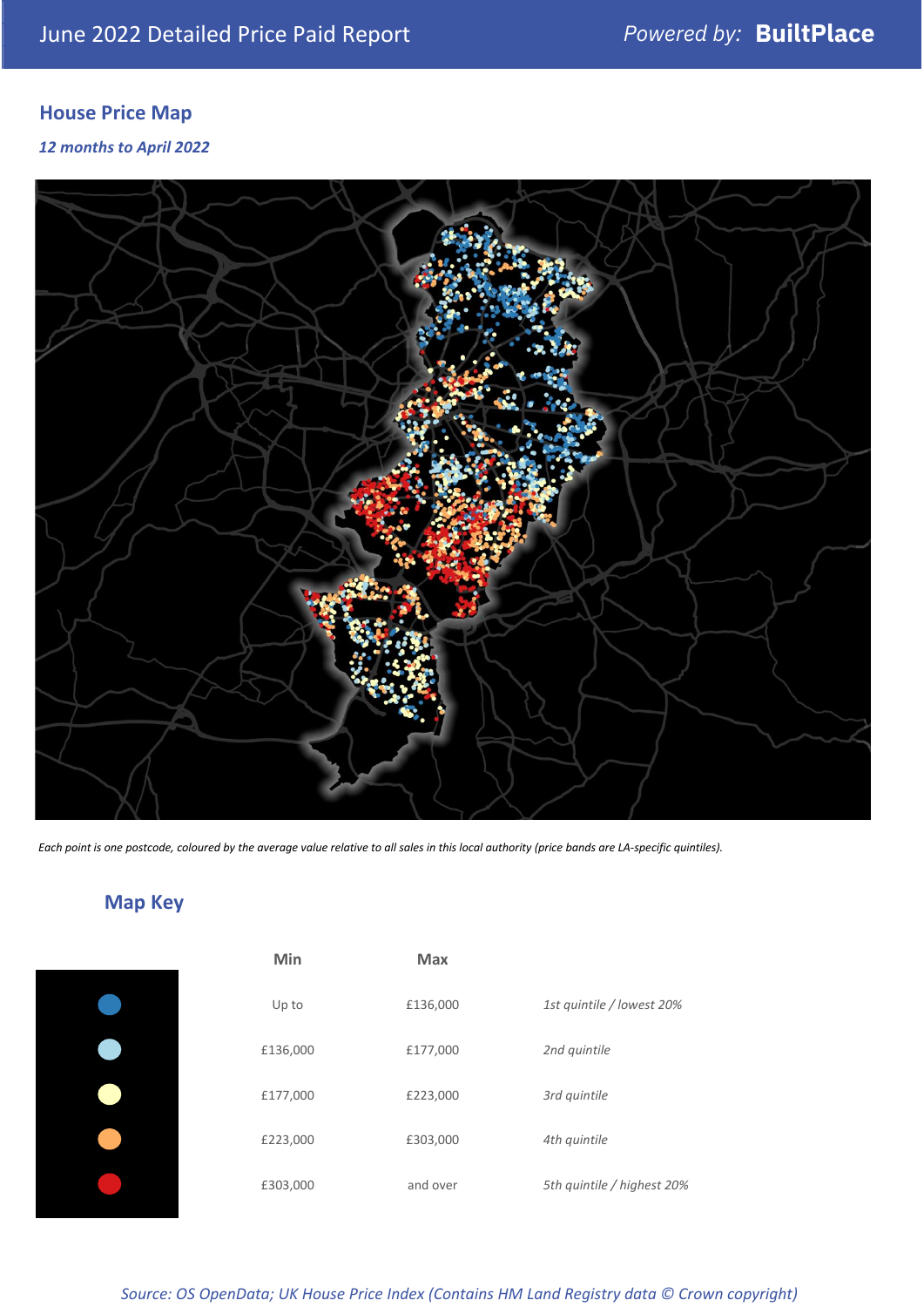## **Average House Price by Property Type**

### *12 months to April 2022*



|                 | <b>New</b> | <b>Second hand</b> |  |  |
|-----------------|------------|--------------------|--|--|
| <b>Flat</b>     | £338,795   | £197,856           |  |  |
| <b>Terraced</b> | £281,835   | £201,834           |  |  |
| Semi-detached   | £406,150   | £277,368           |  |  |
| <b>Detached</b> | £296,461   | £425,544           |  |  |

## **House Price Distribution by Year**

*All properties, by price band and calendar year (2020 = year to date)*

|                    | 1997 | 2002 | 2007 | 2012 | 2017 | 2019 | 2020 |
|--------------------|------|------|------|------|------|------|------|
| <b>Under £100k</b> | 96%  | 67%  | 23%  | 33%  | 18%  | 7%   | 8%   |
| £100-200k          | 4%   | 28%  | 60%  | 49%  | 51%  | 43%  | 42%  |
| E200-300k          | 0%   | 3%   | 12%  | 11%  | 21%  | 28%  | 29%  |
| £300-400k          | 0%   | 1%   | 3%   | 4%   | 6%   | 12%  | 11%  |
| £400-500k          | 0%   | 0%   | 1%   | 1%   | 2%   | 5%   | 5%   |
| <b>£500k-1m</b>    | 0%   | 0%   | 1%   | 1%   | 2%   | 4%   | 5%   |
| £1-2m              | 0%   | 0%   | 0%   | 0%   | 0%   | 0%   | 0%   |
| <b>Over £2m</b>    | 0%   | 0%   | 0%   | 0%   | 0%   | 0%   | 0%   |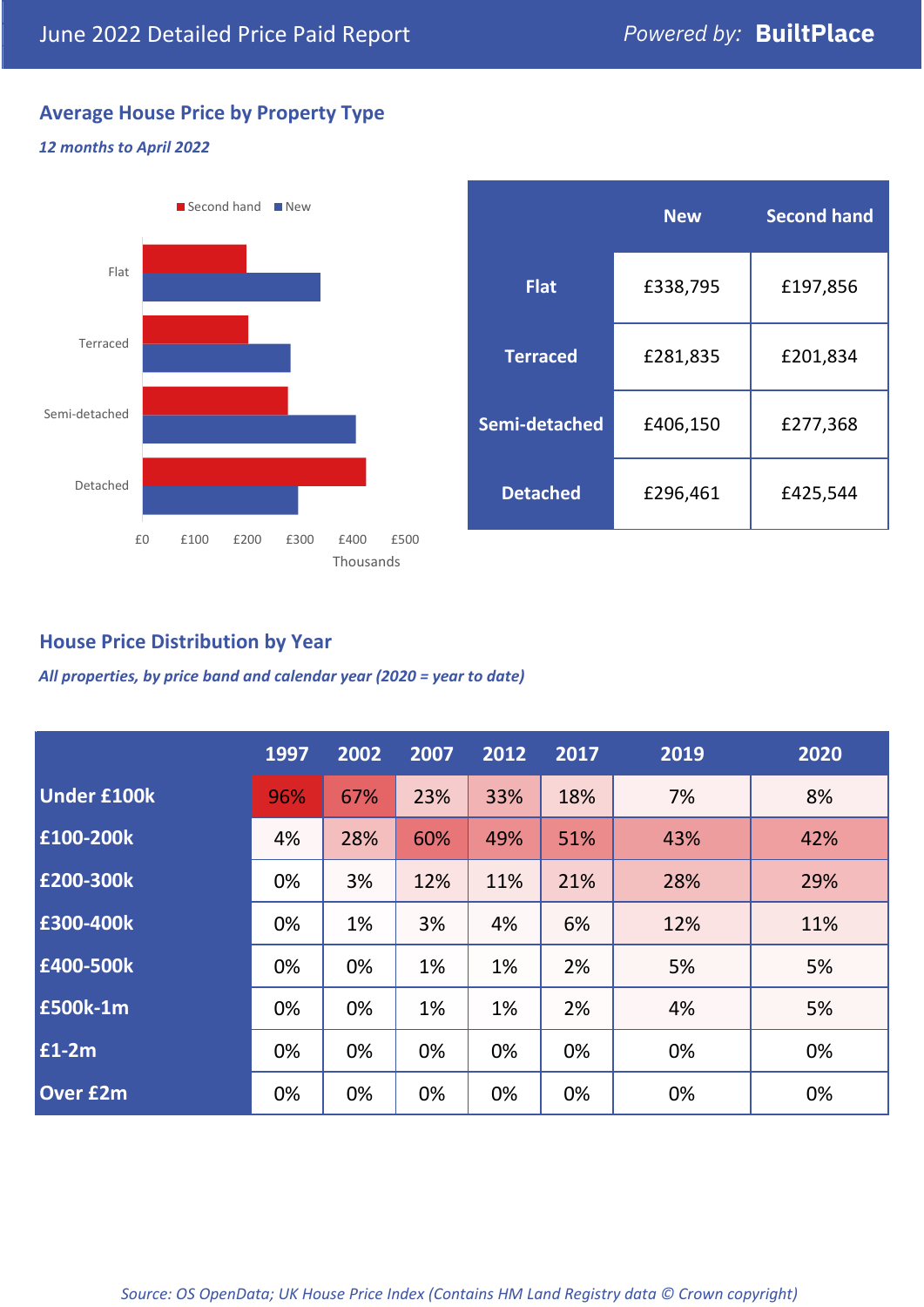## **Transactions (February 2022 data)**

*Annual Transactions, Indexed (2001-05 average = 100)*



There were 5,320 transactions in Manchester during the 12 months to February 2022. This is 46% of the average from 2001-05 and suggests activity is significantly below pre-downturn levels.

Transactions in Manchester have fallen by 22.0% since 2014, compared to changes of +3.4% for North West and -7.7% for England.



#### *Cash and New Build Sales as % of Total, by Year*

*Note: The data on this page EXCLUDES transactions identified as transfers under a power of sale/repossessions, buy-to-lets (where they can be identified by a mortgage), and transfers to non-private individuals - i.e. it comprises only Land Registry 'A' data.*